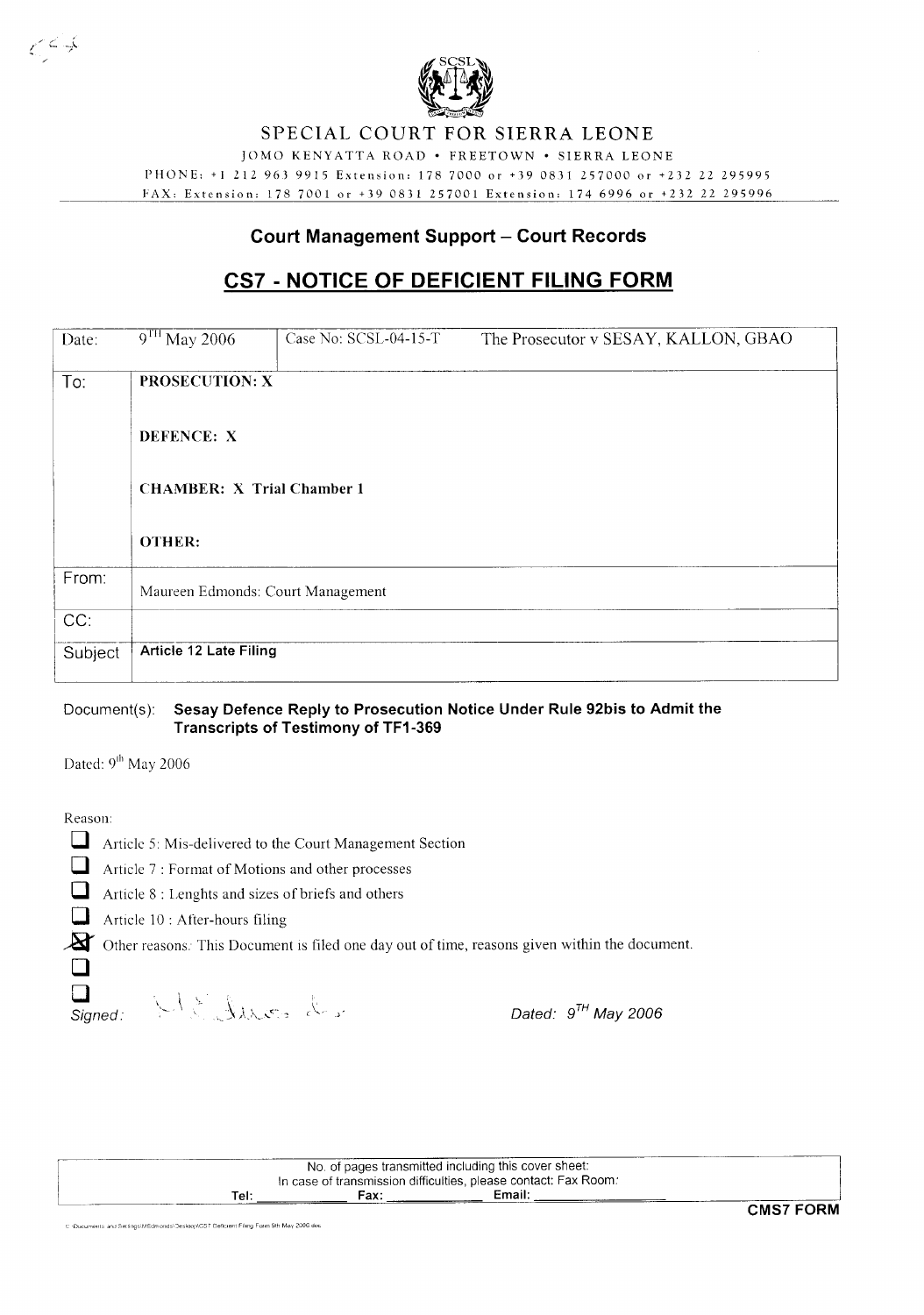

 $SCSL - O4 - IS - T$ <br>(18908-18910)

# THE SPECIAL COURT FOR SIERRA LEONE

BEFORE: Justice Pierre Boutet, Presiding Justice Bankole Thompson Justice Benjamin Hoe

Registrar: Mr. Lovemore G. Munlo SC

Date filed:  $9^{th}$  May 2006

The Prosecutor

-v-

Issa Hassan Sesay

Case No:  $SCSL - 2004 - 15 - T$ 

#### PUBLIC

### SESAY DEFENCE REPLY TO PROSECUTION NOTICE UNDER RULE *92bis* TO ADMIT THE TRANSCRIPTS OF TESTIMONY OF TFI-369

#### Office of the Prosecutor

James C. Johnson Peter Harrison Amira Hudroge



Defence Wayne Jordash Sareta Ashraph Chantal Refahi

Defence Counsel for Kallon Shekou Touray Charles Taku Melron Nichol-Wilson

Defence Counsel for Gbao Andreas O'Shea John Cammegh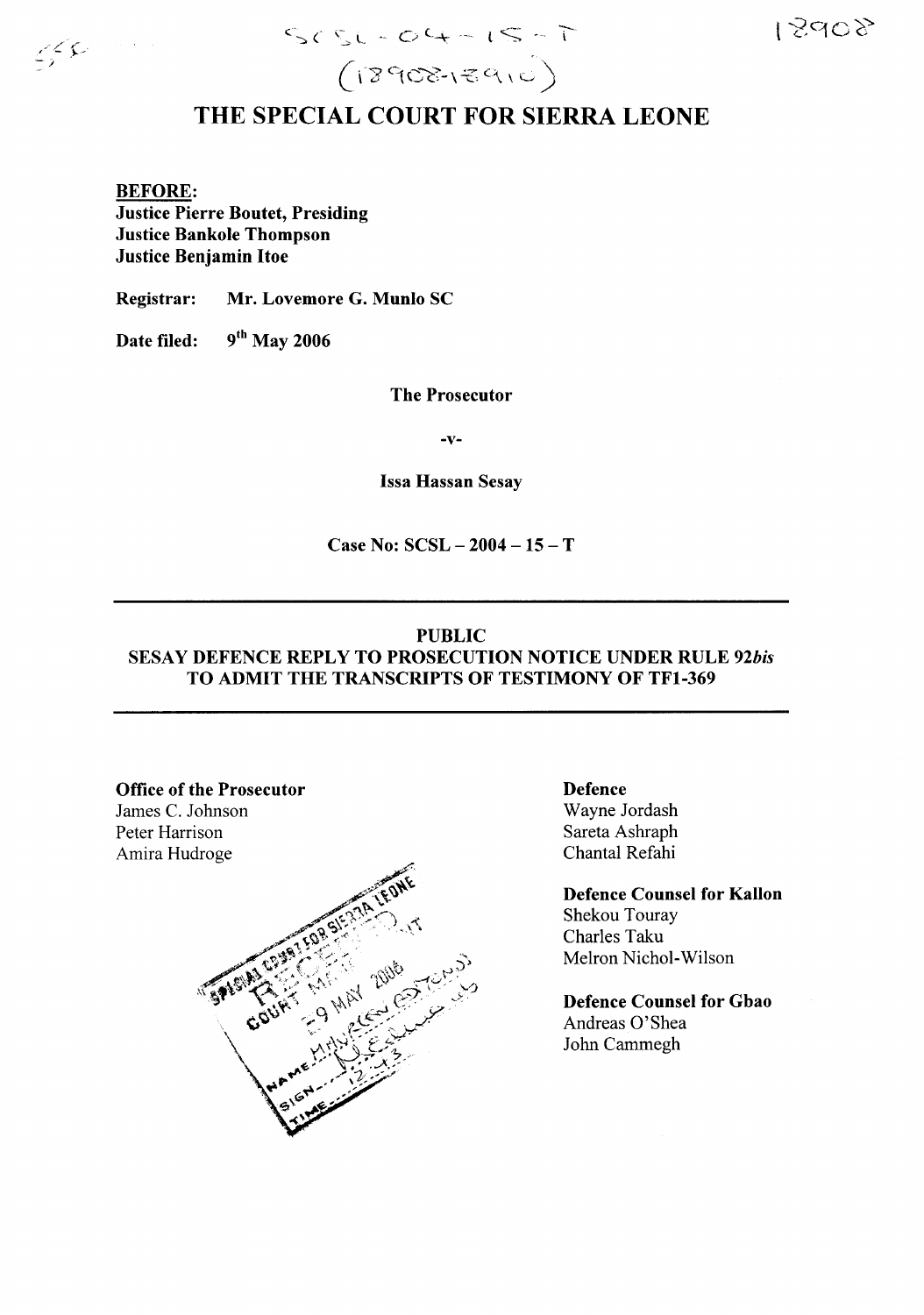#### **INTRODUCTION**

- 1. On 3rd May 2006, the Prosecution filed its "Prosecution Notice under Rule *92bis* to Admit the Transcripts of Testimony of TF1-369" (the "Application").
- 2. Defence on behalf of Mr. Sesay (the "Defence") maintains its submissions as to the proper application of Rule *92bis,* as set out in paragraphs 3-17 of the 'Sesay Defence Reply to Prosecution Notice under Rule *92bis* to admit the transcript of testimony of TF1-334 $^{\circ}$ .<sup>2</sup>
- 3. The Defence agrees that the evidence sought to be admitted under Rule *92bis* in the present Application "is background evidence of the matters alleged in the Indictment.... [and] does not go to prove acts and conduct of the Accused".<sup>3</sup>
- 4. Subject to the evidence of TF1-369 being held as admissible as expert testimony<sup>4</sup>, the Defence does not oppose the admission of the relevant transcripts under Rule *92bis.*
- 5. This Reply is filed late in accordance with the extension of time granted pursuant to the application for extension filed by Gbao<sup>5</sup>.

Dated 9<sup>th</sup> May 2006

Wayne Jordash *J*.Sareta Ashraph Chantal Refahi

*Prosecutor v Sesay, Kallon and Gbao,* SCSL-2004-15-T 2

 $\frac{1}{1}$  SCSL-04-15-T-544 (18668-18888)

<sup>2</sup> SCSL-04-15-T-511 (18284-18289)

 $3$  Paragraph 17 of the Application, SCSL-04-15-T-554

<sup>&</sup>lt;sup>4</sup> The Defence will invite the court to hold a voir dire on this issue prior to the admission of the evidence (whether it is to be tendered pursuant to Rule 92 bis or given through oral testimony).

*<sup>5</sup> The Prosecutor* v *Sesay, Kallon, Gbao,* SCSL-04-15-T-549, Order for Extension of Time to Respond to the Prosecution Notice under *92bis* to Admit the Transcripts of Witness TFl-369, (18905-18907)